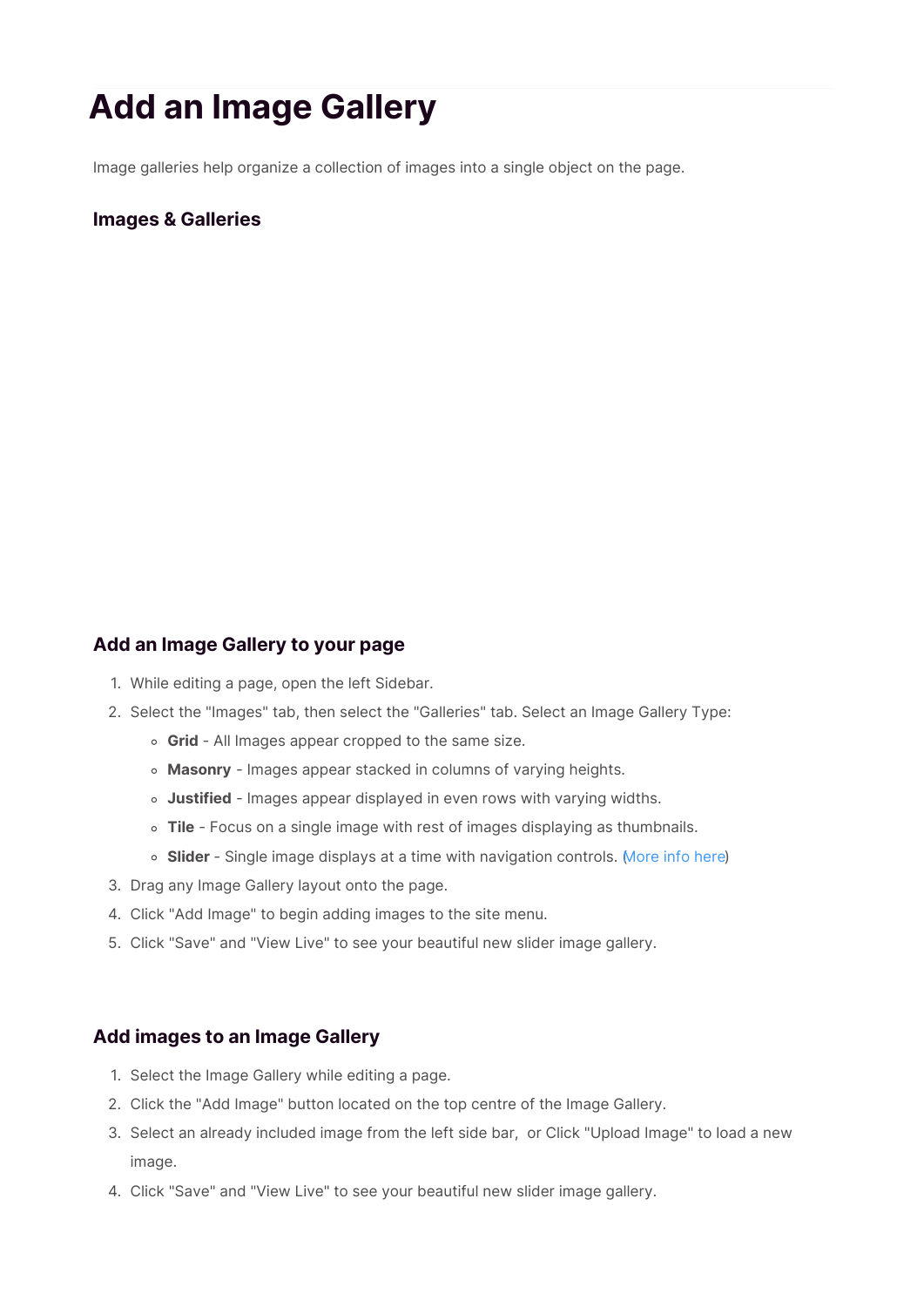## **Replace or Remove images from an Image Gallery**

- 1. Select the Image Gallery while editing a page.
- 2. Double click the image you would like to replace or remove.
- 3. Click "Replace Image" to replace the image, or the Trash can Icon to remove the image from the gallery.
- 4. Press "Done Editing" to exit the Image Gallery editor.
- 5. Click "Save" and "View Live" to see your beautiful new slider image gallery.

## **Reordering images in an Image Gallery**

- 1. Select the Image Gallery while editing a page.
- 2. Click "Edit Gallery".
- 3. You can click and drag to reorder images.
- 4. For Slider Image Gallery, you can click "Sort" for a linear view of the images.
- 5. You can reorder the images to appear in the order you would like.
- 6. Click "Done sorting" to save your image ordering.
- 7. Click "Save" and "View Live" to see your gallery in action

# **Adjust Style of Image Gallery**

- 1. Select the Image Gallery while editing a page.
- 2. Click "Edit Gallery".
- 3. The Editing menu will appear with the Gallery, Style, and Lightbox tabs.
- 4. Select the Gallery tab to change the gallery type.
- 5. Select Style to adjust the image ratio and layout of different gallery types.
- 6. Select Lightbox to allow the images to appear larger when clicked in live mode. More info on Lightbox here)
- 7. Click "Done sorting" to save the changes to your gallery.
- 8. Click "Save" and "View Live" to see your gallery in action.

### **Image Format**

PageCloud supports still images in these Formats:

Jpeg